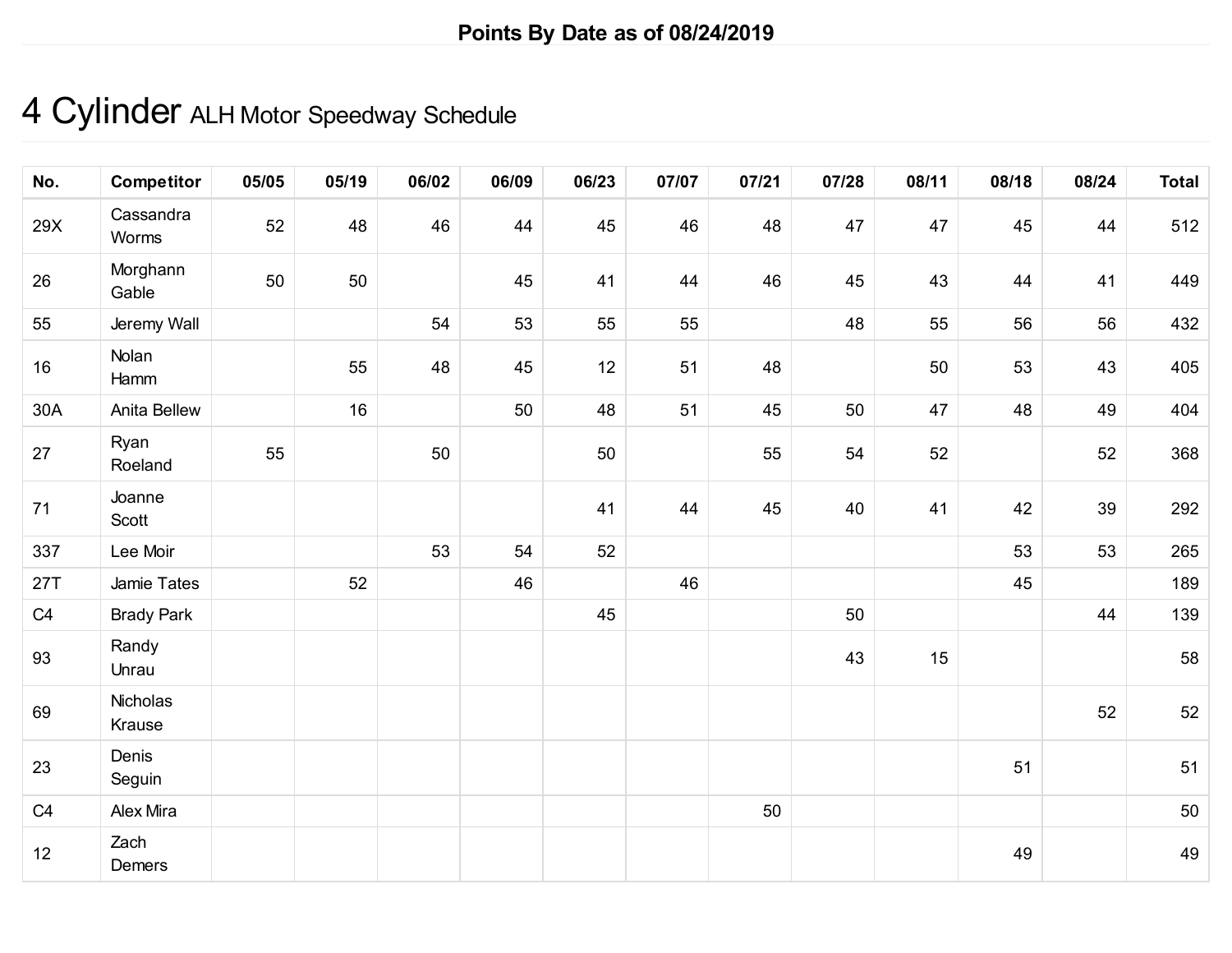| No.            | <b>Competitor</b>         | 05/05 | 05/19 | 06/02 | 06/09 | 06/23 | 07/07 | 07/21 | 07/28 | 08/11 | 08/18 | 08/24 | <b>Total</b> |
|----------------|---------------------------|-------|-------|-------|-------|-------|-------|-------|-------|-------|-------|-------|--------------|
| 20             | Mercedes<br>Audette       |       |       |       |       |       |       |       |       |       |       | 46    | 46           |
| C <sub>4</sub> | Easton<br>Borsboom        |       |       |       |       |       |       |       |       |       |       | 46    | 46           |
| 22X            | <b>Jack</b><br>Richardson |       |       |       |       |       |       |       |       |       |       | 15    | 15           |



MRP Powered by MyRacePass

8/26/2019 9:59PM CST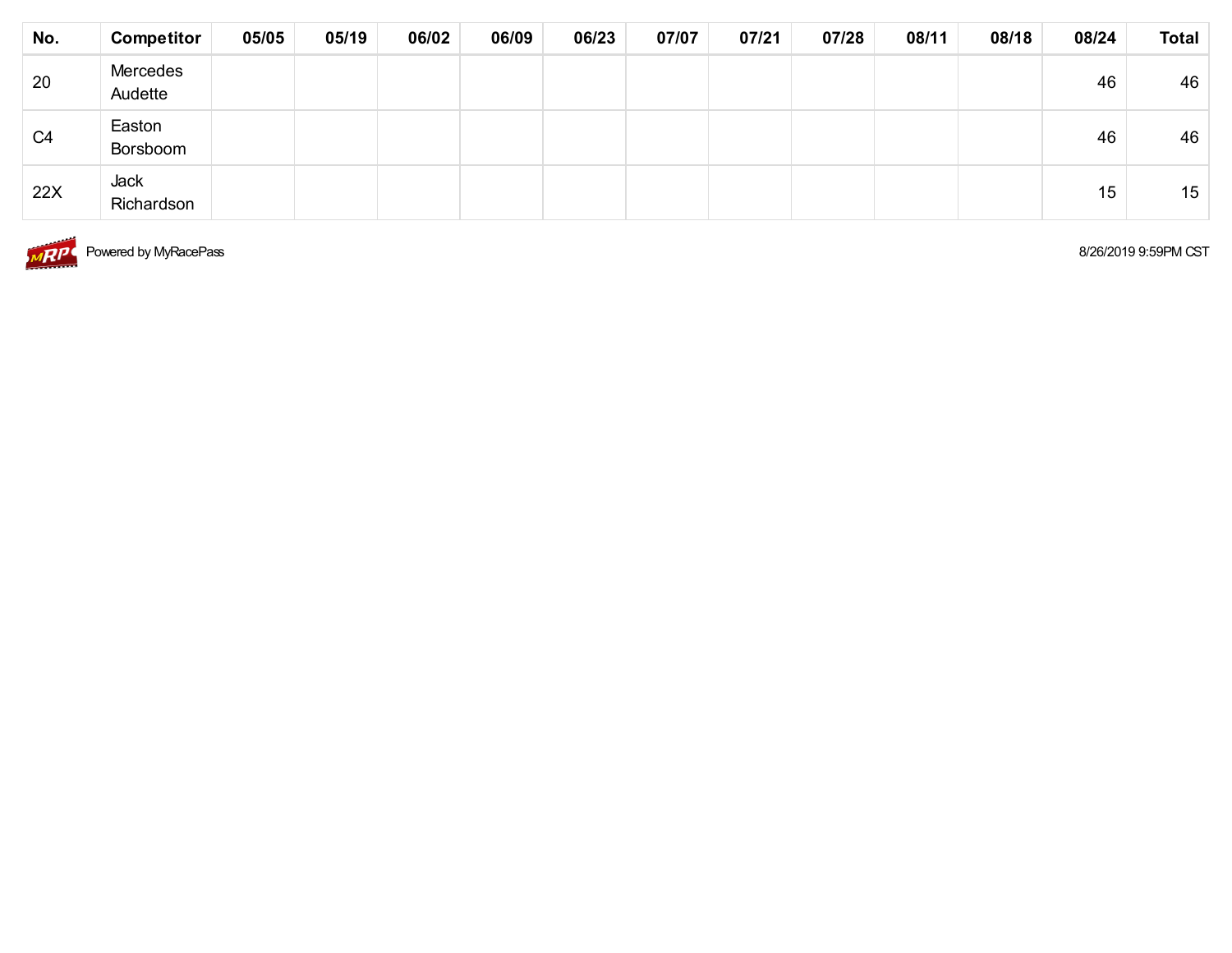### Lightning Sprints ALH Motor Speedway Schedule

| No.         | <b>Competitor</b>     | 05/05 | 06/02 | Total |
|-------------|-----------------------|-------|-------|-------|
| 3X          | <b>Robert Charney</b> | 55    | 43    | 98    |
| $\mathbf b$ | Lance Prystenski      | 52    |       | 52    |
| 33          | Murray Temple         |       | 45    | 45    |



Powered by MyRacePass 8/26/2019 9:59PM CST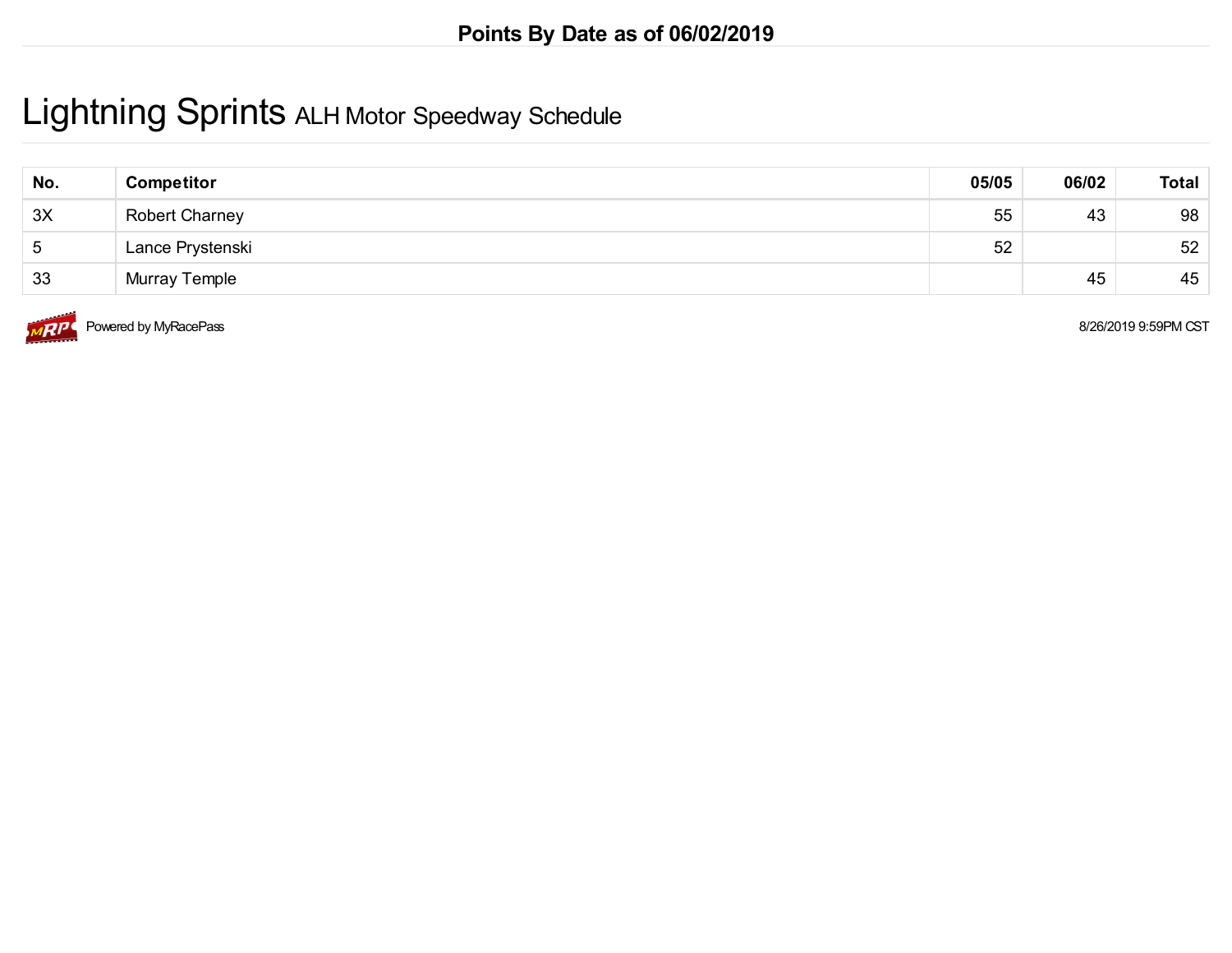## Pure Stocks ALH Motor Speedway Schedule

| No.            | <b>Competitor</b>    | 05/05 | 05/19 | 06/02 | 06/09 | 06/23 | 07/07 | 07/21 | 07/28 | 08/11 | 08/18 | 08/24 | 08/25 | <b>Total</b> |
|----------------|----------------------|-------|-------|-------|-------|-------|-------|-------|-------|-------|-------|-------|-------|--------------|
| 30K            | <b>Brian Bellew</b>  | 54    | 56    | 53    | 52    | 49    | 53    | 51    | 45    | 55    | 55    | 103   | 22    | 648          |
| 7G             | <b>Jeff Gillies</b>  | 46    | 43    | 52    | 52    | 55    | 55    | 53    | 50    | 53    | 52    | 86    | 20    | 617          |
| 71             | Dean Miljure         | 46    | 48    | 47    | 38    | 46    | 47    | 46    | 53    | 50    | 44    | 84    | 19    | 568          |
| 29             | Dennis<br>Peters     | 42    | 46    | 45    | 47    | 37    | 41    | 46    | 45    | 46    | 40    | 74    | 17    | 526          |
| 95             | Al Unger             | 49    | 47    | 45    |       | 51    | 46    | 50    | 51    | 43    | 41    | 82    | 18    | 523          |
| $\overline{7}$ | Jimmy<br>Klassen     | 48    | 45    | 45    | 41    | 51    | 35    | 44    | 47    | 39    | 44    | 68    |       | 507          |
| 21F            | Tommy<br>Fehr        | 41    | 38    | 37    |       | 46    | 43    | 38    | 48    | 50    | 46    | 90    | 21    | 498          |
| 38             | Shayne<br>Hildebrand | 49    | 43    | 38    | 41    | 15    | 37    | 42    | 43    | 42    | 40    | 88    | 20    | 498          |
| 5F             | <b>Tyler Fehr</b>    |       |       | 40    | 47    | 41    | 48    | 47    | 41    | 41    | 49    | 93    | 21    | 468          |
| 66C            | Bryson<br>Cuvelier   | 39    | 36    | 39    |       | 43    | 43    | 41    | 38    | 42    | 41    | 70    | 22    | 454          |
| 46c            | Michael<br>Copp      | 48    | 53    | 54    | 56    | 52    | 51    | 43    | 45    |       |       |       |       | 402          |
| 445            | Marv<br>Klaassen     |       | 42    |       | 53    |       | 38    | 40    |       | 48    | 49    | 76    | 18    | 364          |
| 06             | Kevin Smith          | 53    |       | 57    |       |       |       | 53    |       | 55    |       | 107   | 22    | 347          |
| 66             | Devon<br>Gable       | 42    |       |       | 52    | 44    |       |       |       |       | 47    | 72    | 17    | 274          |
| 00             | Jeremy<br>Bezan      |       | 53    | 49    |       |       | 51    |       | 55    | 54    |       |       |       | 262          |
| 222            | Ben Epp              |       | 47    |       | 43    |       | 54    |       |       |       |       | 96    | 20    | 260          |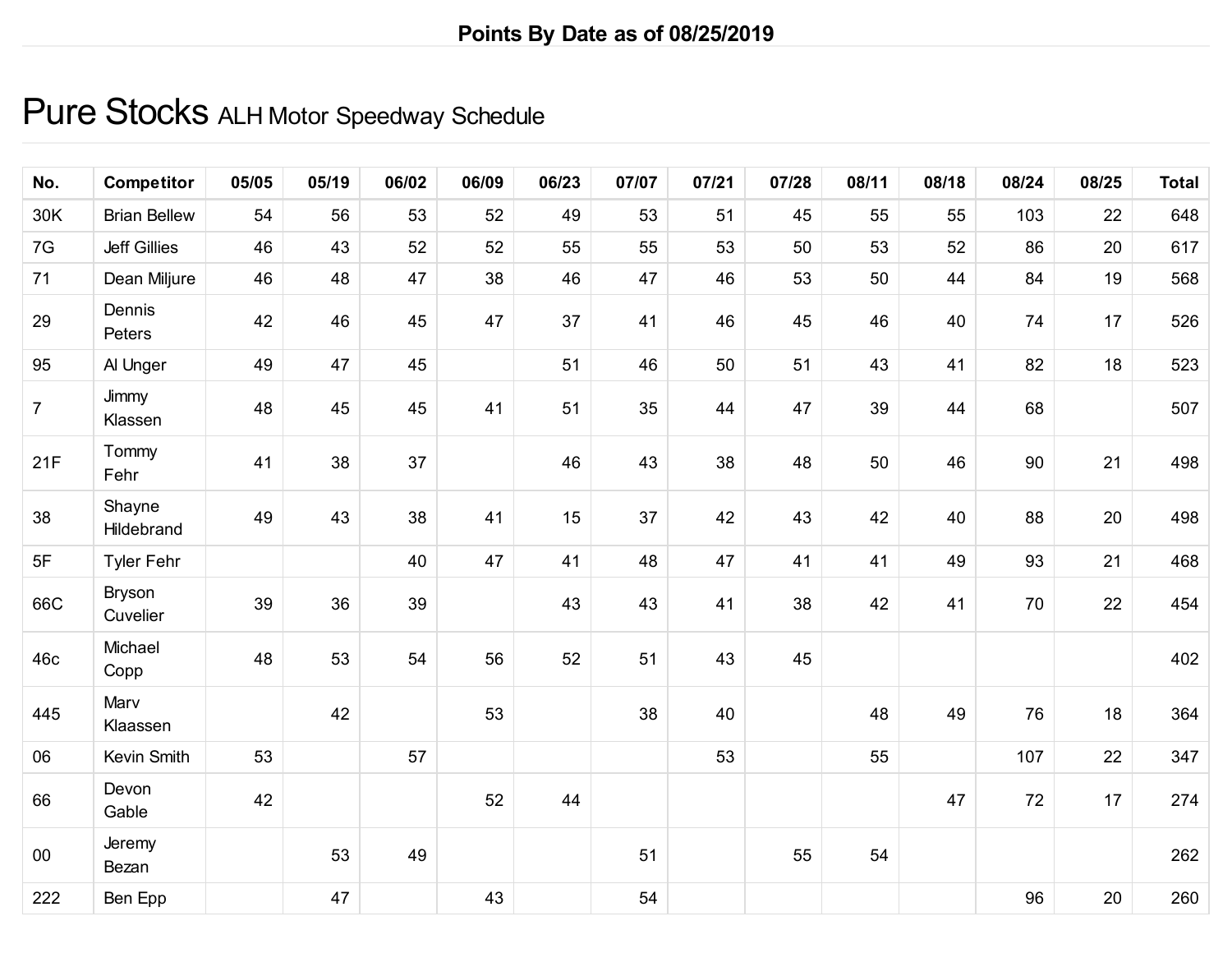| No.        | <b>Competitor</b>    | 05/05 | 05/19 | 06/02 | 06/09 | 06/23 | 07/07 | 07/21 | 07/28 | 08/11 | 08/18 | 08/24 | 08/25 | <b>Total</b> |
|------------|----------------------|-------|-------|-------|-------|-------|-------|-------|-------|-------|-------|-------|-------|--------------|
| 60         | Blayne<br>Klassen    | 45    | 41    | 22    | 44    | 46    | 48    |       |       |       |       |       |       | 246          |
| 16         | Pat Smith            |       |       |       |       |       |       | 56    |       | 47    |       | 112   | 21    | 236          |
| 15         | Jamie Tates          |       |       |       |       |       |       | 41    | 41    | 39    |       | 78    | 18    | 217          |
| 46         | Cory<br>Popplestone  |       |       |       | 48    |       | 40    |       |       |       |       | 80    |       | 168          |
| 08         | Raymond<br>Smith     |       |       |       | 47    |       | 42    |       |       |       | 54    |       |       | 143          |
| 26         | Andrew<br>Thomas     |       |       |       |       |       |       |       |       |       |       | 99    | 19    | 118          |
| 24         | Chris<br>Thomas      |       |       | 51    | 39    |       |       |       |       |       |       |       |       | 90           |
| 66G        | Peyton<br>Hendrckson |       |       |       |       |       | 39    |       |       | 38    |       |       |       | $77\,$       |
| 2jr        | George<br>Darling    |       |       | 43    |       |       |       |       |       |       |       |       |       | 43           |
| 21f        | Jude<br>Zacharias    |       |       |       | 42    |       |       |       |       |       |       |       |       | 42           |
| <b>17K</b> | Kaden<br>Labute      |       |       |       |       | 41    |       |       |       |       |       |       |       | 41           |
| 9          | Les McRae            |       |       |       |       |       |       |       |       |       |       |       | 19    | 19           |



**MRP** Powered by MyRacePass

8/26/2019 9:59PM CST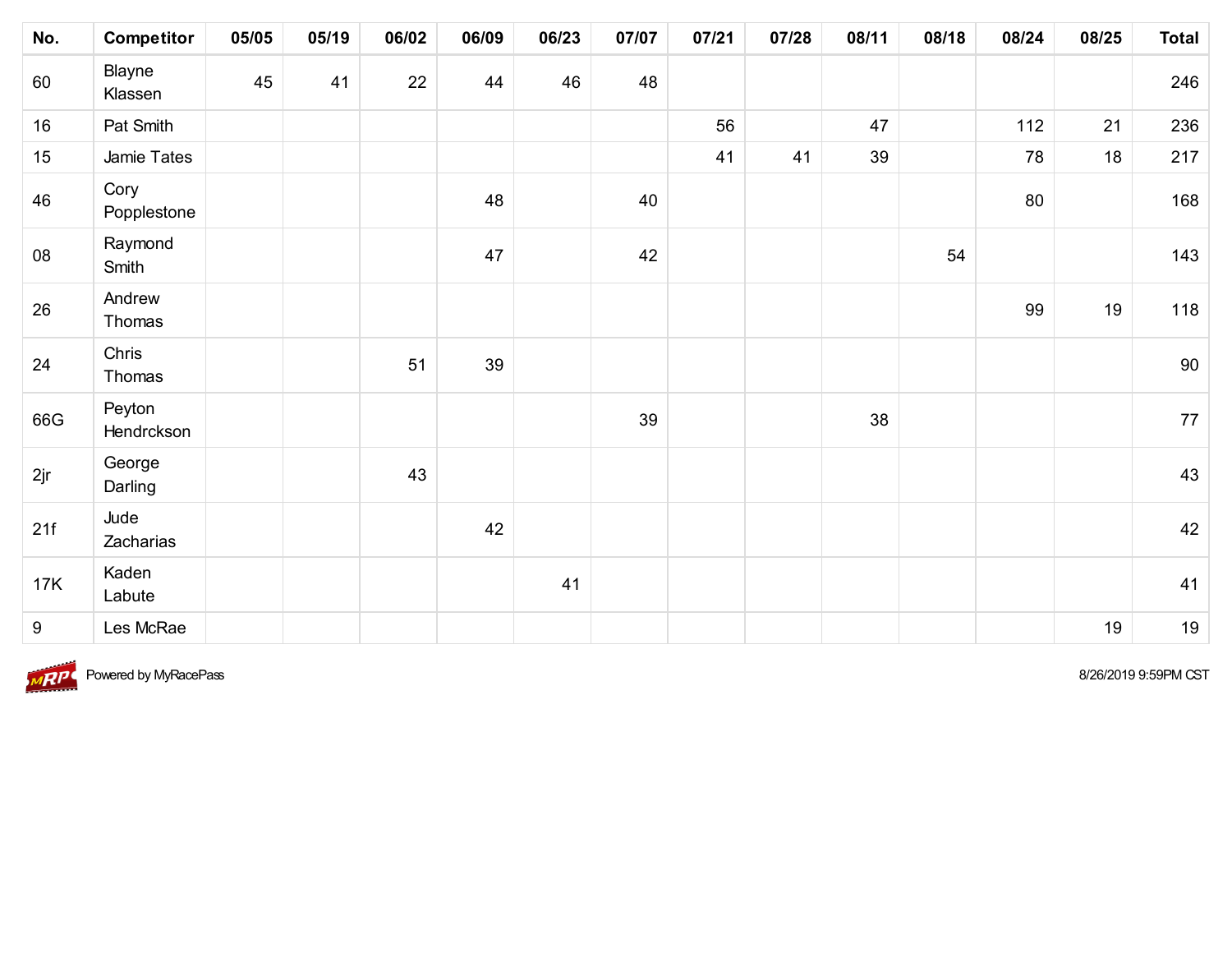## Slingshots ALH Motor Speedway Schedule

| No.            | <b>Competitor</b>         | 05/05 | 05/19 | 06/02 | 06/09 | 06/23 | 07/07 | 07/21 | 07/28 | 08/11 | 08/18 | 08/24 | <b>Total</b> |
|----------------|---------------------------|-------|-------|-------|-------|-------|-------|-------|-------|-------|-------|-------|--------------|
| $\overline{7}$ | Sierra Staff              | 52    | 52    | 55    | 51    | 52    | 55    | 53    | 50    | 47    | 51    | 42    | 560          |
| II36           | <b>Brooke</b><br>Cousins  | 50    | 48    | 51    | 49    | 48    | 47    | 49    | 45    | 49    | 51    | 49    | 536          |
| 9              | Cyrus Falk                | 47    | 48    | 47    | 47    | 47    | 50    | 44    | 40    | 45    | 41    | 53    | 509          |
| 8              | Ezra Doell                | 44    | 47    | 49    | 48    | 52    | 42    | 13    | 47    | 39    | 48    | 45    | 474          |
| 43             | Justin<br>Temple          |       |       | 43    | 45    | 43    | 46    | 42    | 46    | 43    | 45    | 45    | 398          |
| $\overline{4}$ | Amy Doell                 | 47    |       | 45    |       | 44    | 43    | 39    | 42    | 41    | 39    | 42    | 382          |
| 4L             | Alexia<br>Loewen          |       |       |       |       | 40    | 48    | 47    | 46    | 52    | 50    | 48    | 331          |
| 23             | Ashley<br>Temple          |       |       |       |       | 51    | 46    | 53    | 44    | 42    |       | 53    | 289          |
| 22             | Keenan<br>Glasser         |       |       |       | 55    |       |       |       | 55    | 55    | 56    | 56    | 277          |
| 14             | Rebecca<br><b>Stutsky</b> |       |       | 47    |       |       |       | 49    |       |       | 43    | 47    | 186          |
| 18             | Ryder<br>Raynard          | 55    | 55    |       |       |       |       |       |       |       |       |       | 110          |
| $\overline{4}$ | Abby Doell                |       | 45    |       |       |       |       |       |       |       |       |       | 45           |



Powered by MyRacePass 8/26/2019 9:59PM CST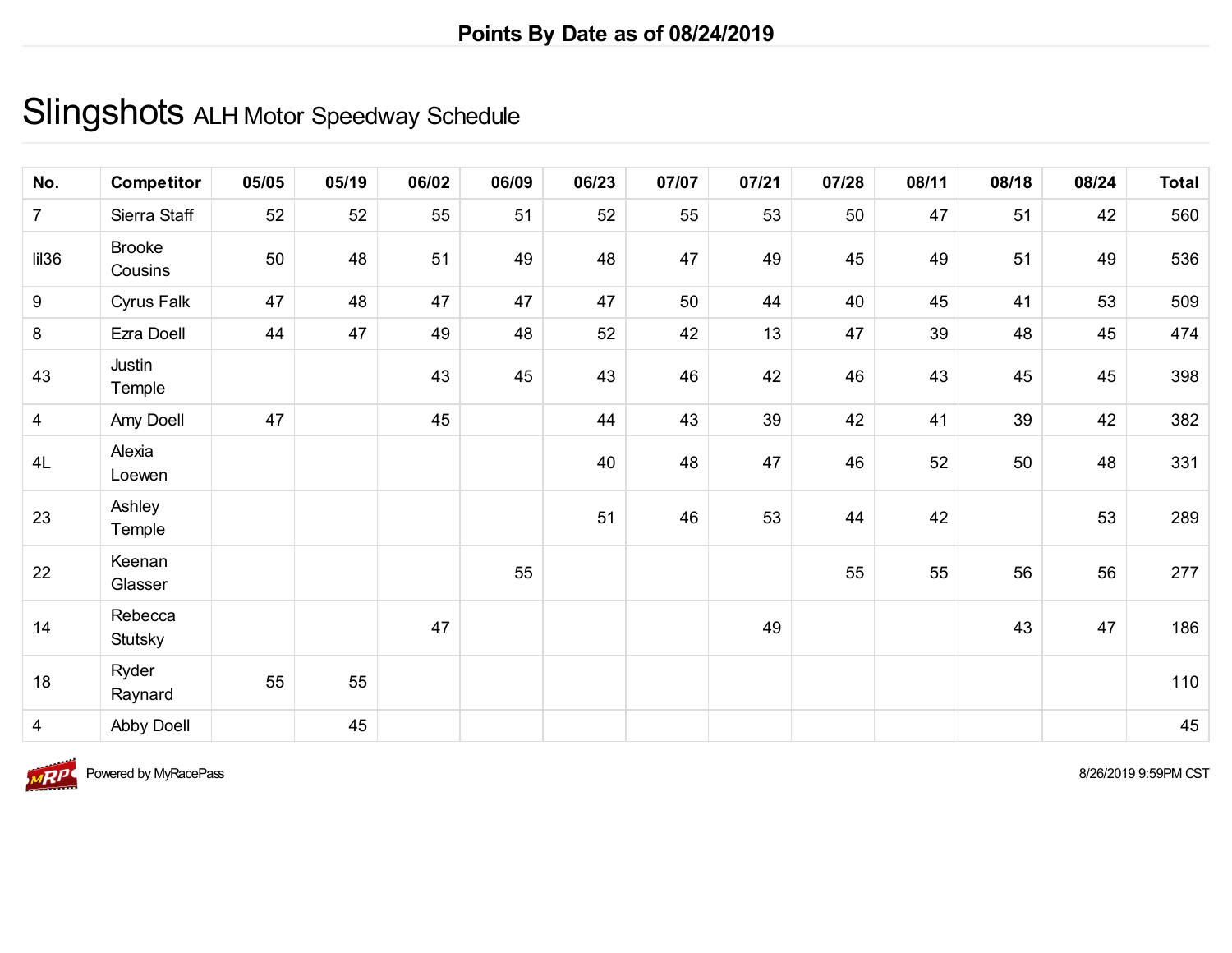## WISSOTA Midwest Modifieds ALH Motor Speedway Schedule

| No.            | <b>Competitor</b>            | 05/05 | 05/19 | 06/02 | 06/09 | 06/23 | 07/07 | 07/21 | 07/28 | 08/11 | 08/18 | 08/24 | <b>Total</b> |
|----------------|------------------------------|-------|-------|-------|-------|-------|-------|-------|-------|-------|-------|-------|--------------|
| 44             | Austin<br>Hunter             | 112   | 107   | 111   | 107   | 90    | 111   | 112   | 99    | 103   | 111   | 93    | 1156         |
| 95             | <b>Ted Doell</b>             | 90    | 112   | 98    | 99    | 96    | 92    | 80    | 107   | 90    | 73    | 107   | 1044         |
| 55             | Murray<br>Kozie              | 93    | 90    | 92    | 103   | 99    | 89    | 84    | 76    | 112   | 89    | 90    | 1017         |
| 16             | <b>Brenden</b><br>Luschinski | 96    | 76    | 83    | 84    | 112   | 98    | 78    | 86    | 107   | 79    | 103   | 1002         |
| 8              | <b>Tyler Doell</b>           | 88    | 78    | 85    | 86    | 84    | 106   | 82    | 84    | 70    | 98    | 99    | 960          |
| 99w            | <b>Brandon</b><br>Wieler     | 99    | 74    | 106   | 78    | 78    | 85    | 88    | 96    | 93    | 92    | 66    | 955          |
| 7b             | Bailey<br>Cousins            | 78    | 96    | 95    | 93    | 103   | 81    | 96    | 90    | 88    | 106   |       | 926          |
| 33A            | Austin<br>Overwater          | 107   | 93    |       | 96    | 88    | 83    | 93    | 103   | 82    | 87    | 68    | 900          |
| 25             | Cody Wall                    |       | 99    | 102   | 82    | 86    |       | 76    | 112   | 96    | 77    | 82    | 812          |
| 18             | Gary Unrau                   | 76    | 72    | 89    | 88    | 76    | 95    | 103   | 82    |       |       | 80    | 761          |
| 17             | <b>Brody</b><br>Pritchard    | 80    | 57    | 81    | 72    |       | 75    | 72    | 80    | 78    | 85    | 78    | 758          |
| 59             | Derek<br>Unrau               | 70    | 82    | 87    | 76    | 70    | 79    | 99    | 93    |       |       | 84    | 740          |
| 4b             | <b>Brandon</b><br>Rehill     | 84    | 88    |       | 112   | 66    | 102   | 90    | 70    |       |       | 112   | 724          |
| E <sub>3</sub> | Ethan<br>Friesen             | 74    | 80    |       | 80    | 74    | 87    |       |       | 57    |       | 76    | 528          |
| 77x            | Dylan<br>McCaughan           | 82    | 86    |       |       | 72    |       |       | 78    | 80    |       |       | 398          |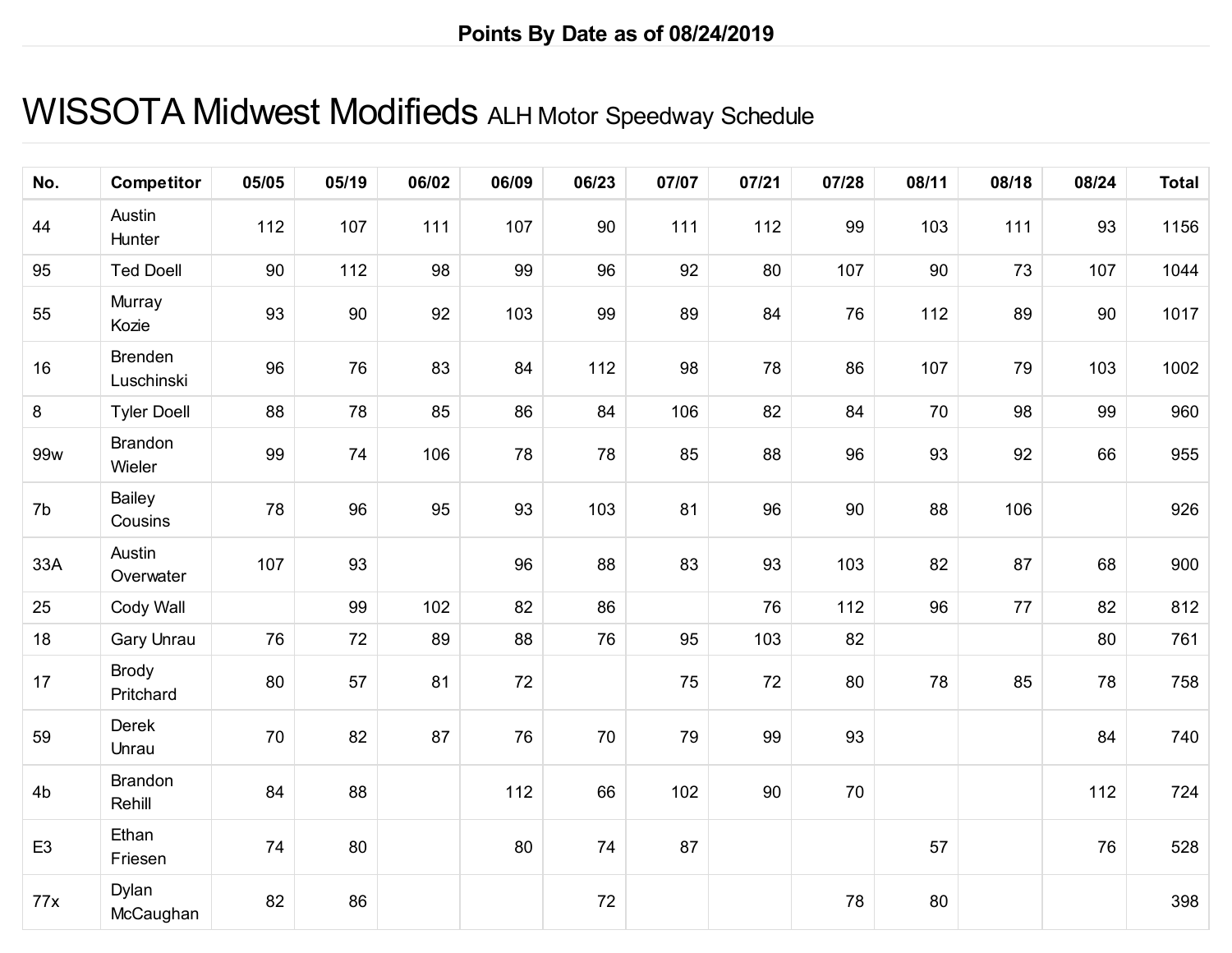| No.             | <b>Competitor</b>      | 05/05 | 05/19 | 06/02 | 06/09 | 06/23 | 07/07  | 07/21 | 07/28 | 08/11 | 08/18 | 08/24  | <b>Total</b> |
|-----------------|------------------------|-------|-------|-------|-------|-------|--------|-------|-------|-------|-------|--------|--------------|
| 20              | <b>Nick</b><br>Audette |       |       |       | 90    | 107   |        |       |       |       | 95    | 86     | 378          |
| 4H              | <b>Grant Hall</b>      | 103   | 103   |       |       |       |        | 107   |       |       |       |        | 313          |
| <b>18T</b>      | Tim Wiebe              |       | 70    |       |       | 68    | $77\,$ |       |       | 74    |       |        | 289          |
| 8R              | Shawn Roy              |       |       |       |       |       |        |       | 88    | 86    |       | $72\,$ | 246          |
| 40              | Patrick<br>Sobolik     |       |       |       |       | 80    |        |       |       | 99    |       |        | 179          |
|                 | Nate<br>Reynolds       | 86    | 84    |       |       |       |        |       |       |       |       |        | 170          |
| 10T             | Tom<br>Morriseau       |       |       |       |       | 93    |        |       |       |       |       | 64     | 157          |
| $\overline{2}$  | Dave Wilks             | 72    |       |       |       |       |        |       |       |       | 83    |        | 155          |
| 60              | Blayne<br>Klassen      |       |       |       |       |       |        |       |       |       | 81    | $70\,$ | 151          |
| 38              | Nick Hooper            |       |       |       | 74    |       |        |       |       |       |       | 74     | 148          |
| 10 <sub>c</sub> | Cole<br>Haugland       |       |       |       |       |       |        |       |       |       | 102   |        | 102          |
| 17C             | Christopher<br>Leek    |       |       |       |       |       |        |       |       |       |       | 96     | 96           |
| 27              | Chris<br>Audette       |       |       |       |       |       |        |       |       |       |       | 88     | 88           |
| 24              | Victoria<br>Stutsky    |       |       |       |       |       |        | 86    |       |       |       |        | 86           |
| $28\,$          | Ryan<br>Sichewski      |       |       |       |       |       |        |       |       | 84    |       |        | 84           |
| 88              | Paul Veert             |       |       |       |       | 82    |        |       |       |       |       |        | 82           |
| 13              | Alex<br>Johnson        |       |       |       |       |       |        |       |       | 76    |       |        | 76           |
| 21              | Abraham<br>Sawatzky    |       |       |       |       |       |        |       |       |       | 75    |        | 75           |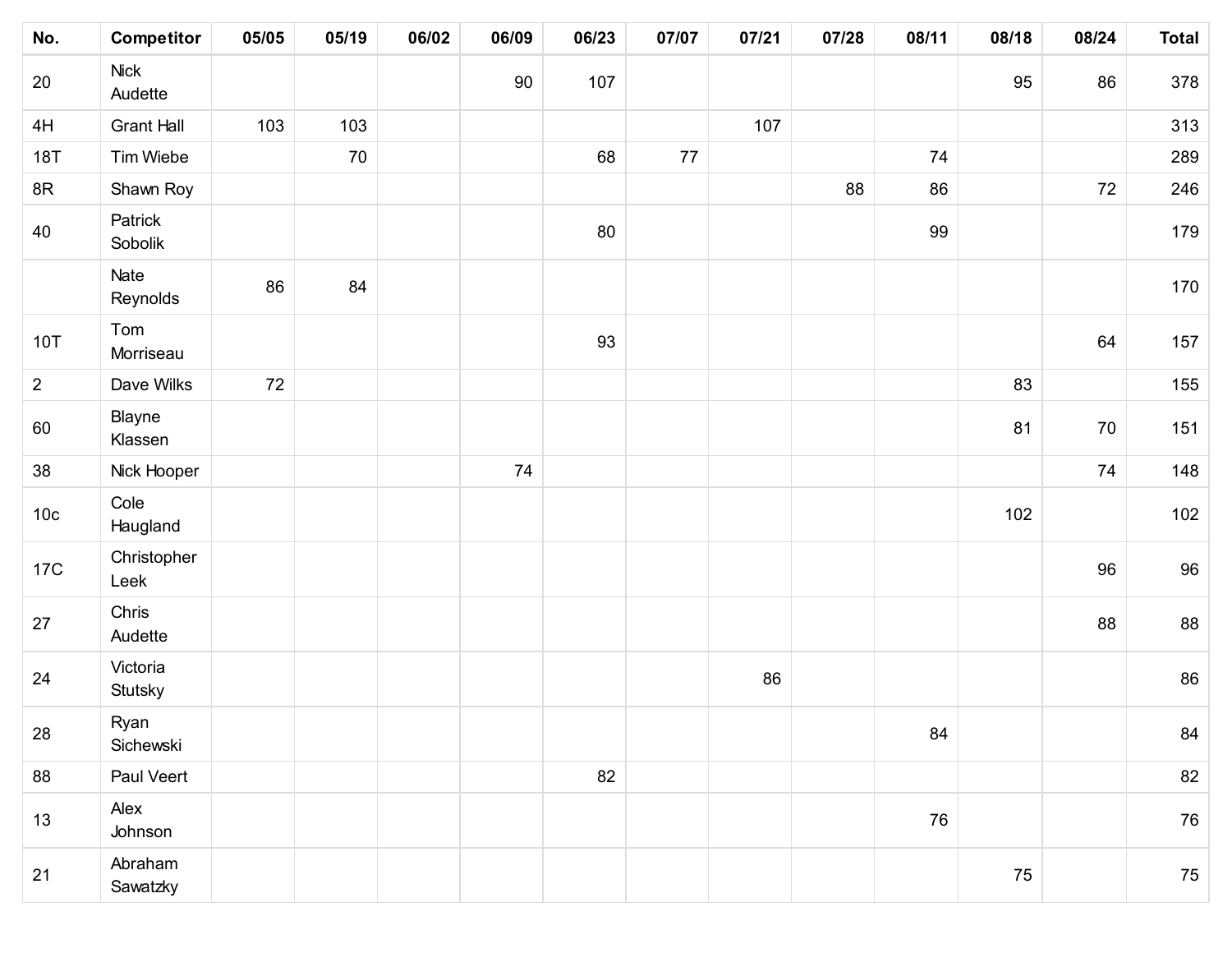| No.        | <b>Competitor</b>  | 05/05 | 05/19 | 06/02 | 06/09 | 06/23 | 07/07 | 07/21 | 07/28 | 08/11 | 08/18 | 08/24 | <b>Total</b> |
|------------|--------------------|-------|-------|-------|-------|-------|-------|-------|-------|-------|-------|-------|--------------|
| <b>16T</b> | Randy<br>Thompson  |       |       |       |       |       |       | 74    |       |       |       |       | 74           |
| X44        | Mark Maga          |       |       |       |       |       |       |       | 74    |       |       |       | 74           |
| 08         | Glen Maga          |       |       |       |       |       |       |       | 72    |       |       |       | 72           |
| 6J         | Taylor<br>Jacobson |       |       |       |       |       |       |       |       | 72    |       |       | 72           |



**MRP** Powered by MyRacePass

8/26/2019 9:59PM CST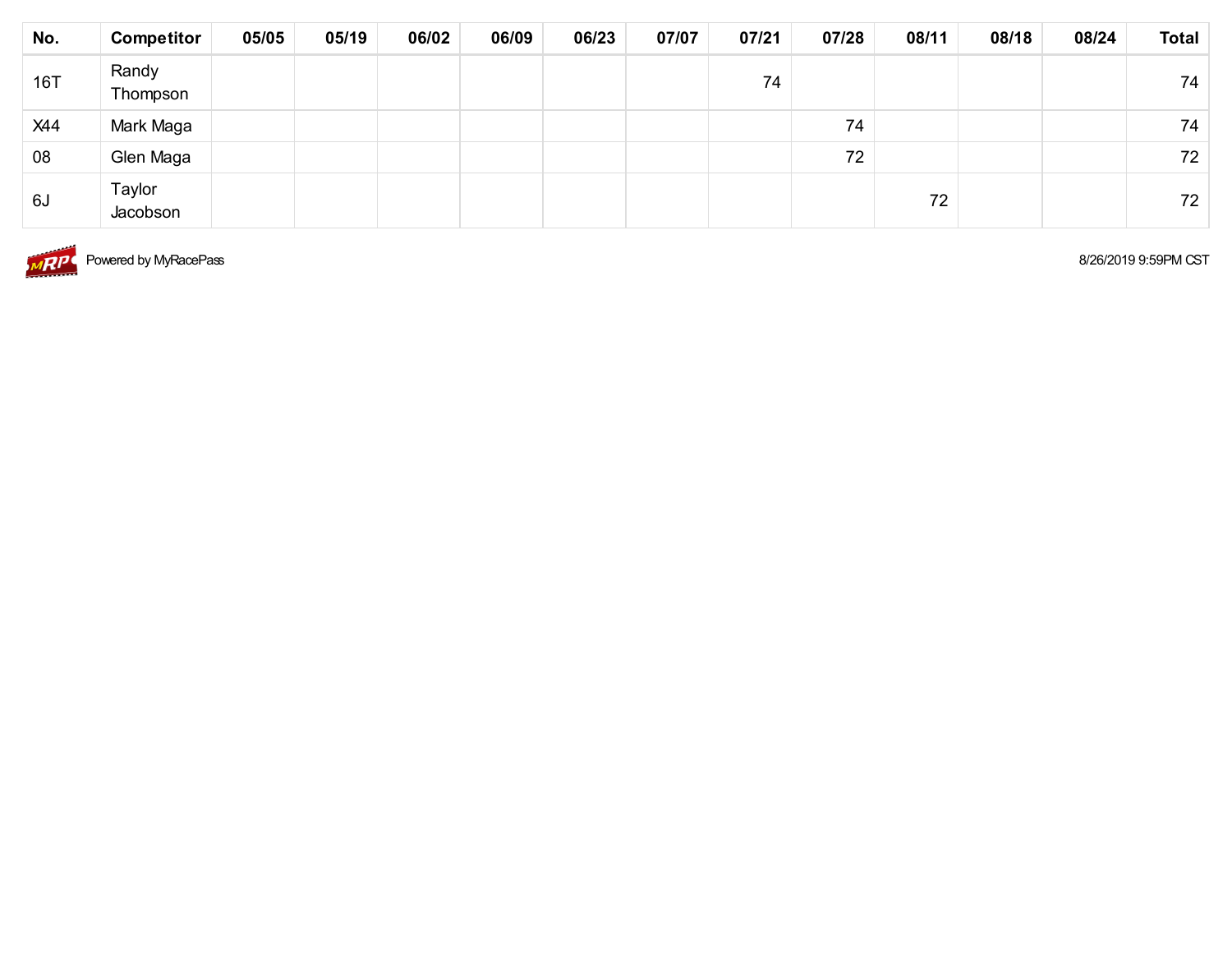## WISSOTA Modifieds ALH Motor Speedway Schedule

| No.            | <b>Competitor</b>         | 05/05 | 05/19 | 06/02 | 06/09 | 06/23 | 07/07 | 07/21 | 07/28 | 08/11 | 08/18 | 08/24 | <b>Total</b> |
|----------------|---------------------------|-------|-------|-------|-------|-------|-------|-------|-------|-------|-------|-------|--------------|
| <b>10w</b>     | Ward Imrie                | 84    | 105   | 111   | 111   | 102   | 102   | 110   | 105   | 105   | 111   | 106   | 1152         |
| 5G             | Scott Greer               | 105   | 97    | 98    | 106   | 92    | 92    | 101   | 97    | 110   | 102   | 111   | 1111         |
| 39             | Shawn<br>Teunis           | 86    | 110   | 92    | 92    | 98    | 111   | 105   | 94    | 101   | 95    |       | 984          |
| 12             | Tony<br>Caissie           | 97    | 94    | 85    | 87    | 83    | 98    | 91    | 84    |       | 92    | 98    | 909          |
| 22             | Chad Allen                |       | 86    | 83    | 83    | 87    | 83    | 88    | 86    | 94    | 89    | 87    | 866          |
| 31             | Eric Klassen              | 88    | 91    | 102   | 98    | 85    | 85    |       |       | 91    | 98    | 95    | 833          |
| 36             | Ryan<br>Cousins           |       |       | 95    | 95    | 111   | 56    | 97    | 91    | 97    | 106   |       | 748          |
| 25RIP          | James Wall                | 110   | 88    | 89    | 102   | 95    | 95    |       |       |       |       | 81    | 660          |
| 33             | Murray<br>Temple          |       |       |       | 89    | 89    | 87    | 86    |       | 88    | 85    | 85    | 609          |
| 48             | Jerome<br>Guyot           | 94    | 101   |       |       |       | 106   |       | 110   |       |       | 102   | 513          |
| $\mathbf{1}$   | Jeff<br>Pritchard         |       |       | 87    | 85    |       | 56    | 94    | 88    |       |       | 83    | 493          |
| 9              | Lee McRae                 | 91    |       | 106   |       | 106   |       |       | 101   |       | 83    |       | 487          |
| 33B            | <b>Brittany</b><br>Berard |       |       |       |       |       |       | 84    |       |       | 87    | 89    | 260          |
| $71$           | Dustin<br>Strand          | 101   |       |       |       |       |       |       |       |       |       |       | 101          |
| $\overline{7}$ | Danny Staff               |       |       |       |       |       |       |       |       |       |       | 92    | 92           |
| 32             | Cole<br>Haugland          |       |       |       |       |       | 89    |       |       |       |       |       | 89           |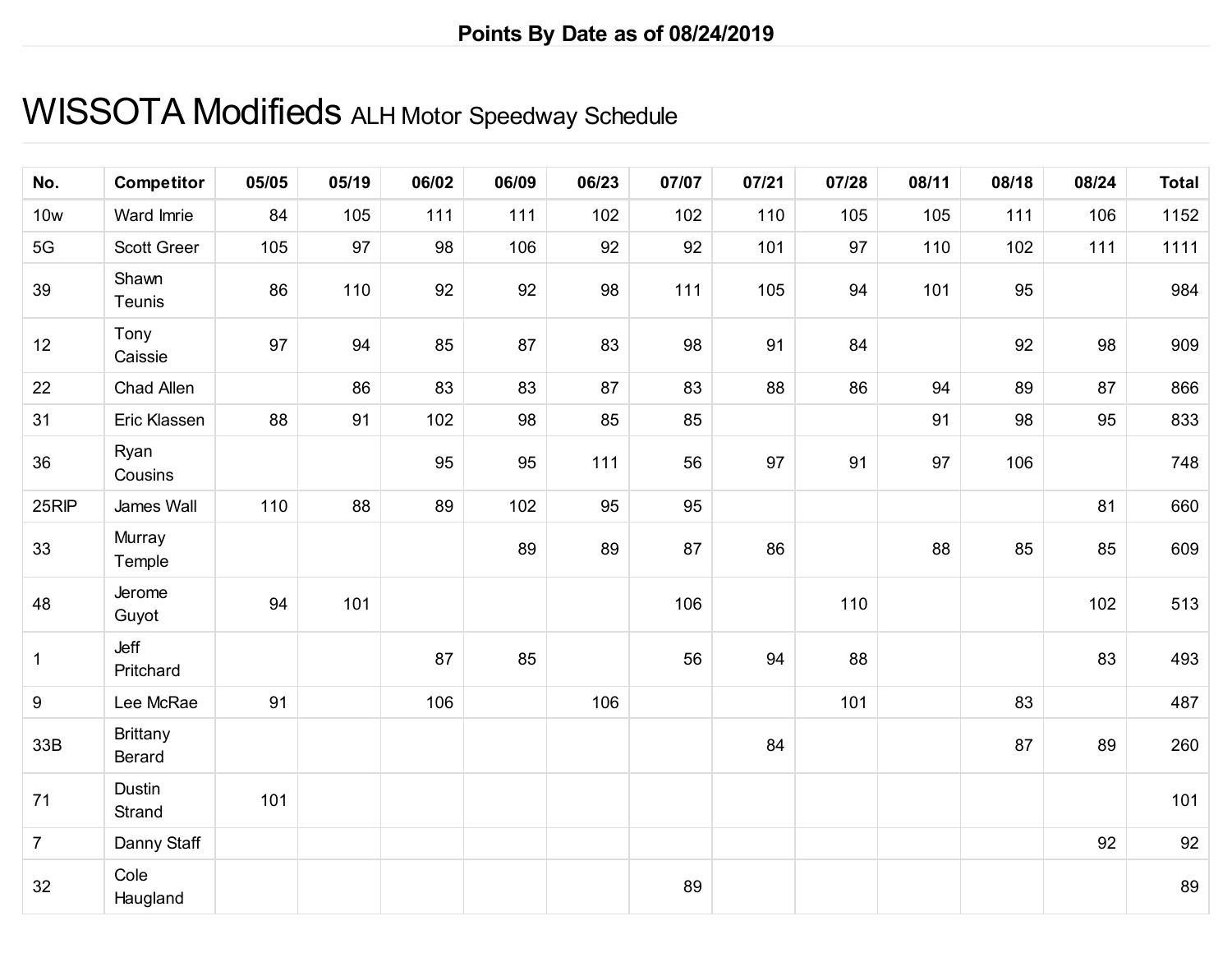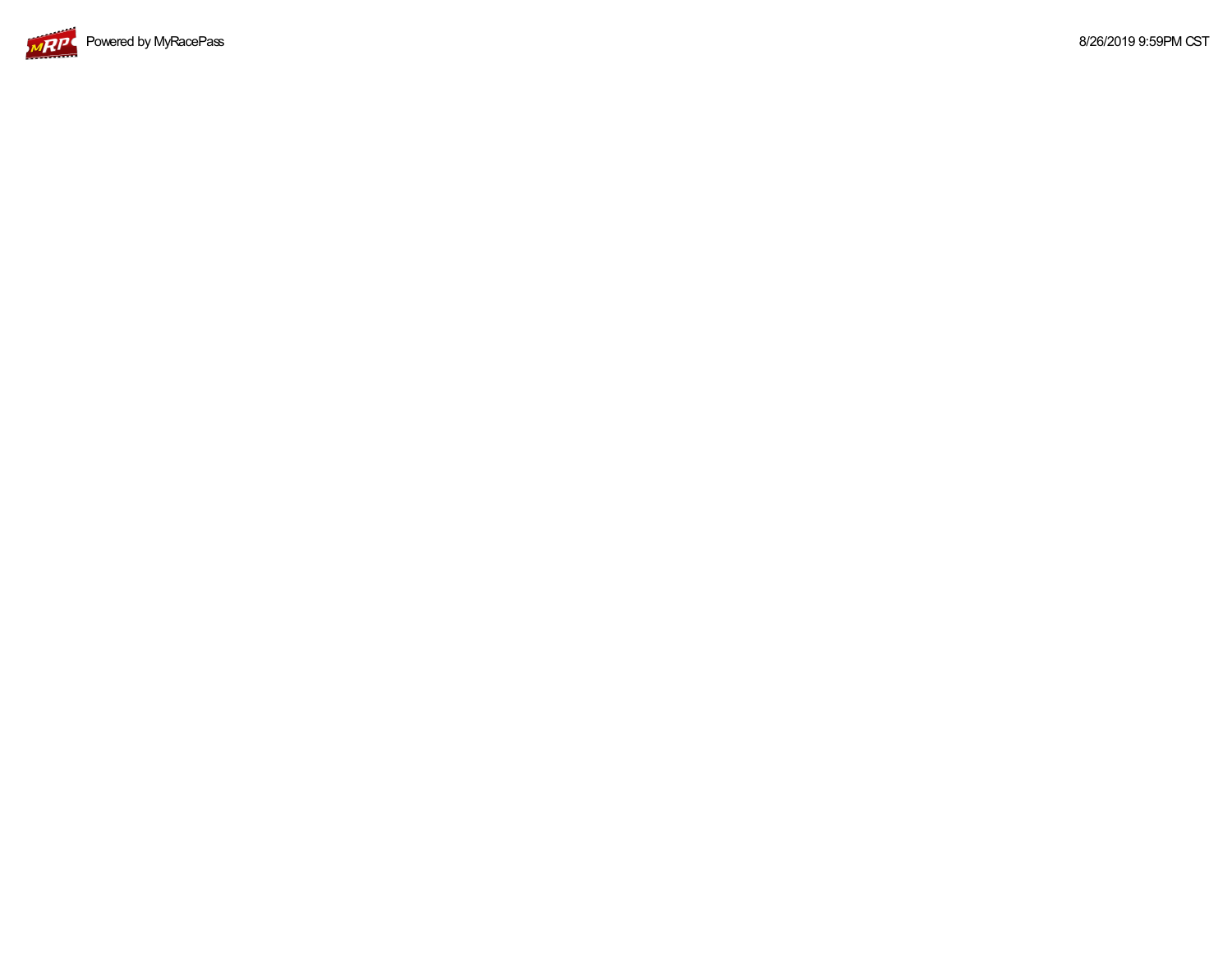### WISSOTA Modifieds ALH Motor Speedway Schedule

| Owner | 05/05 | 05/19 | 06/02 | 06/09 | 06/23 | 07/07 | 07/21 | 07/28 | 08/11 | 08/18 | 08/24 | <b>Total</b> |
|-------|-------|-------|-------|-------|-------|-------|-------|-------|-------|-------|-------|--------------|
| Adam  |       |       |       |       |       |       |       |       |       |       |       |              |
| Magas |       |       |       |       |       |       |       |       |       |       |       |              |



Powered by MyRacePass 8/26/2019 9:59PM CST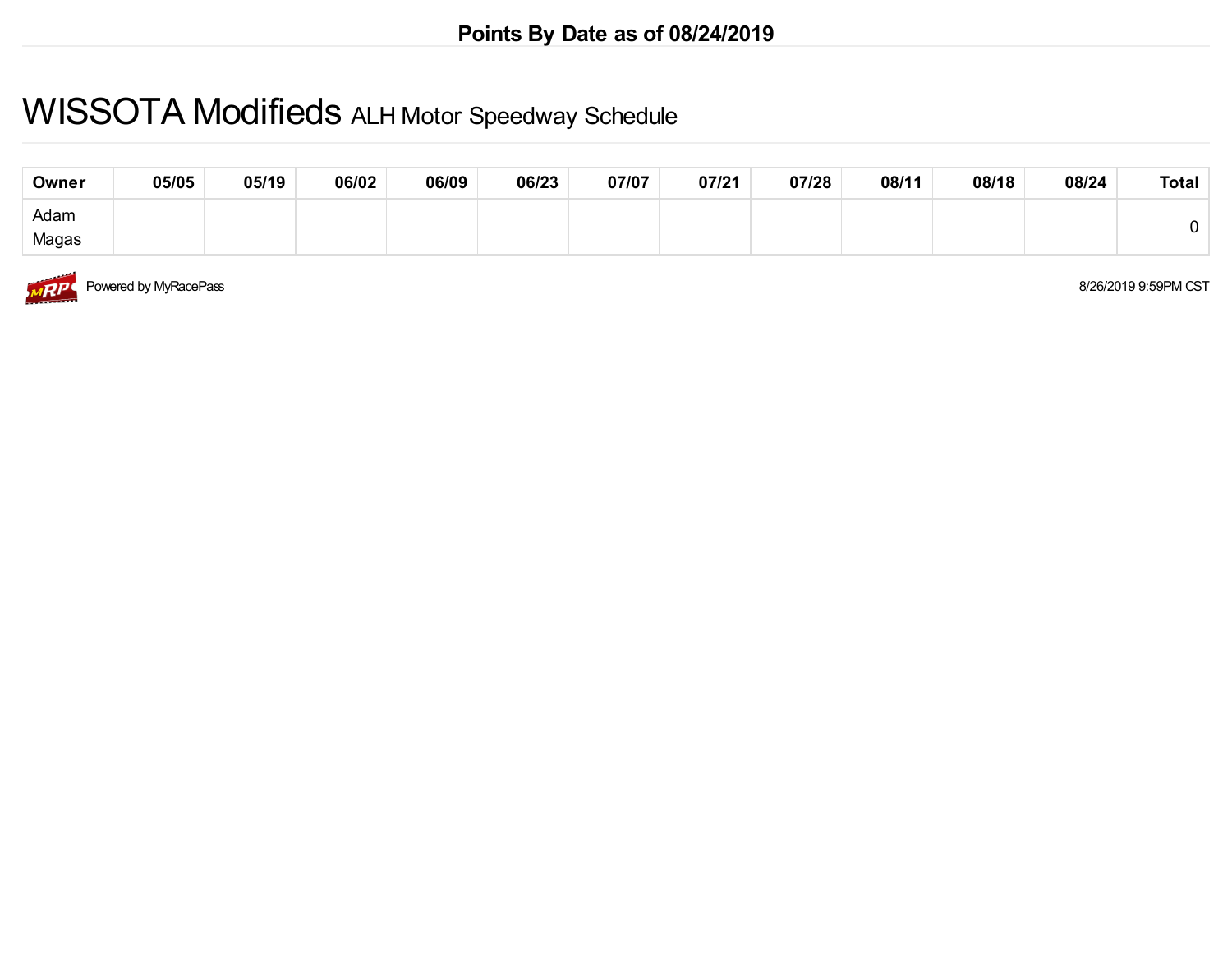# WISSOTA Street Stocks ALH Motor Speedway Schedule

| No.            | <b>Competitor</b>       | 05/05 | 05/19 | 06/02 | 06/09 | 06/23 | 07/07 | 07/21 | 07/28 | 08/11 | 08/18 | 08/24 | <b>Total</b> |
|----------------|-------------------------|-------|-------|-------|-------|-------|-------|-------|-------|-------|-------|-------|--------------|
| 25RIP          | James Wall              | 97    | 111   | 110   | 110   | 105   | 111   | 105   | 105   | 110   | 106   | 110   | 1180         |
| $\overline{5}$ | <b>Bradon</b><br>Miller | 110   | 106   | 105   | 101   | 110   | 98    | 110   | 110   | 105   | 102   |       | 1057         |
| $\bf 8$        | Rod Wolfe               | 94    | 87    | 91    | 55    | 101   | 106   | 101   | 101   | 101   | 111   | 105   | 1053         |
| 15             | Danielle<br>Korne       | 88    | 79    | 88    | 86    | 91    | 87    | 94    | 94    | 94    | 89    | 97    | 987          |
| $\,6\,$        | Nathan<br>Klaassen      |       | 85    |       | 94    | 88    | 92    | 97    | 97    |       | 92    | 94    | 739          |
| 13             | Jamie Smith             | 101   | 98    | 55    |       |       | 102   |       |       | 97    | 98    | 101   | 652          |
| $\overline{4}$ | Dave Wolfe              | 86    |       |       | 88    | 97    | 89    |       |       | 91    | 83    | 91    | 625          |
| 06             | Kevin Smith             | 105   | 102   | 101   | 97    |       | 85    |       |       |       |       |       | 490          |
| 92             | Megan<br>McNamee        |       | 83    |       |       | 94    |       |       |       |       | 87    |       | 264          |
| 30             | Seth<br>Klostreich      | 91    | 81    | 86    |       |       |       |       |       |       |       |       | 258          |
| 66K            | <b>Brian</b><br>Kentner | 55    | 89    | 97    |       |       |       |       |       |       |       |       | 241          |
| 4h             | Trey Hess               |       | 95    | 94    |       |       |       |       |       |       |       |       | 189          |
| 16             | Pat Smith               |       | 92    |       |       |       | 95    |       |       |       |       |       | 187          |
| 75             | <b>Nick Linert</b>      |       |       |       | 105   |       |       |       |       |       |       |       | 105          |
| 29             | Dan<br>McNamee          |       |       |       |       |       |       |       |       |       | 95    |       | 95           |
| 17             | Mike Olson              |       |       |       | 91    |       |       |       |       |       |       |       | 91           |
| 91             | Shane<br>Swenson        |       |       |       |       |       |       |       |       |       | 85    |       | 85           |